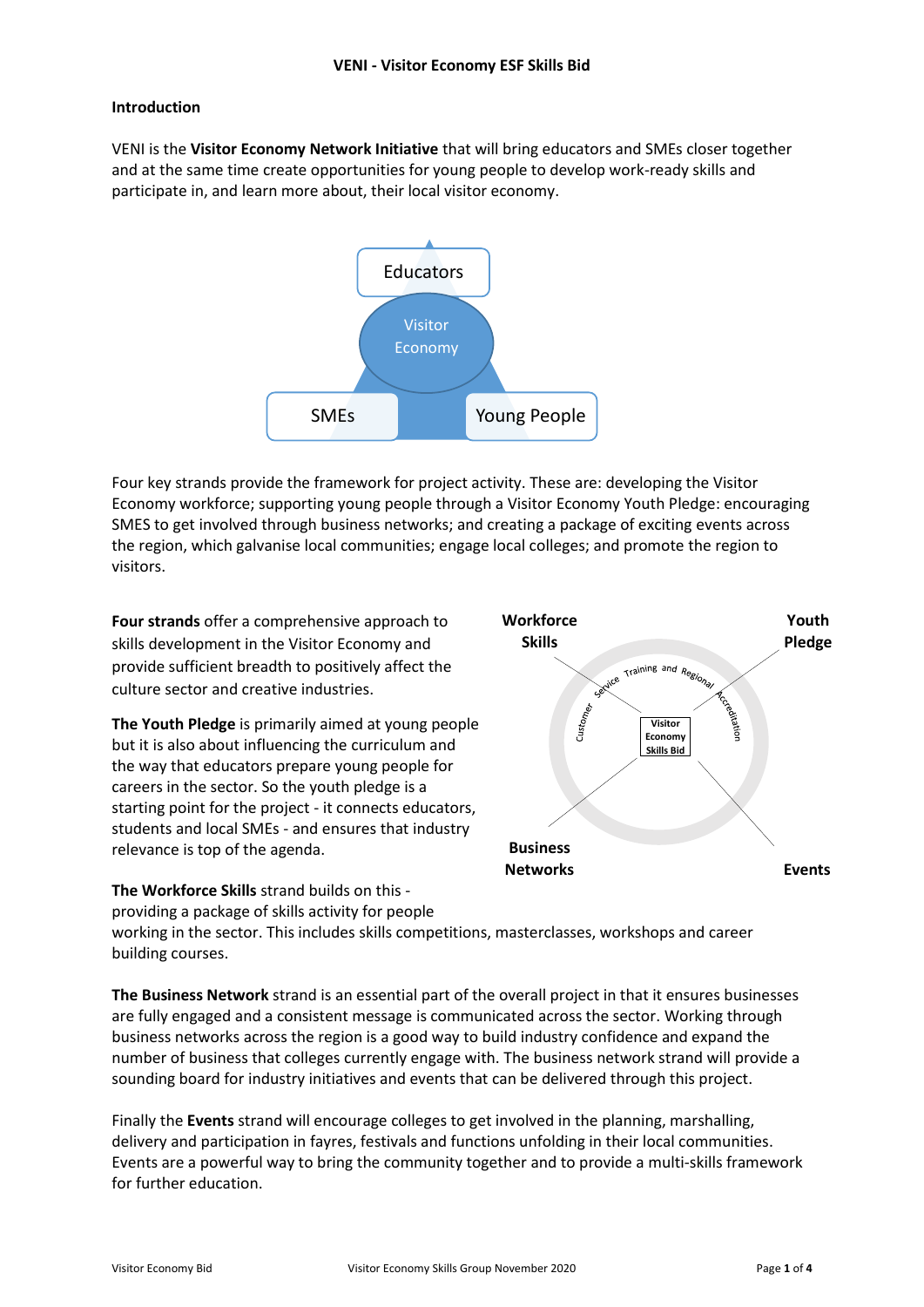### **Strategic Context**

This project has been developed in response to the recent call for proposals from the European Social Fund Managing Authority in England. The project has been developed as part of the New Anglia LEP Visitor Economy Sector Skills Group's core work and is the result of numerous discussions and consultation across the LEP region.

VENI is aligned to strategic priorities of the region, and is also part of the preparatory work for a Tourism Zone in the East, an initiative which itself will transform the way the Visitor Economy delivers skills, jobs and careers in the region. The LEP's ESIF strategy has highlighted the need to "develop pathways either to employment or progression within our growth sectors" and it also refers to "the concerns of employers about the readiness of work of young unemployed people"; both of these issues are taken on board in this project which aims to break down some of the structural barriers that exist between employers, FE colleges and young people. The project is based on the successful ESF delivery framework developed by PLACE 21.

VENI builds on the recent report from The Independent Commission on the College of the Future (October 2020). In this report, the idea that colleges should be "at the heart of their community" is reiterated and collaboration between colleges encouraged. The report's emphasis on lifelong learning opportunities for all; a focus on industry relevance and business responsiveness; and a noncompetitive environment within which a highly productive skills system can be developed are all themes supported by, and explored through, this project. The report suggests that "Employers will see the college network as a key source of strategic support – as a place they turn to as they seek to innovate and develop." This aspiration will hopefully become a reality for the Visitor Economy in our region; VENI will provide a framework for exciting collaboration between colleges and businesses from the sector. A key recommendation from the report is that colleges are seen as "anchor institutions within the wider local and regional ecosystem" and this is certainly something VENI seeks to bring about.

Finally, it is not possible to provide strategic context without mentioning COVID-19. The destructive impact that the pandemic has had on the Visitor Economy and related industries cannot be overstated. Not only has the pattern of demand simply vanished but many businesses are struggling to survive in the short term. Whilst this project is unlikely to be able to save businesses, it can provide a solid platform for recovery centred on developing industry relevant skills and high quality customer service.

In summary, VENI will encourage educators in further education to find out more about their local industry and the project will enable them to reach out to local SMEs and develop exciting learning projects. At the same time, VENI will have a significant influence on the curriculum both through SME participation and through educators making their courses more industry relevant and sector friendly. These developments will have a significant impact on young people in further education giving them the confidence and 'know-how' to pursue careers in the regional visitor economy.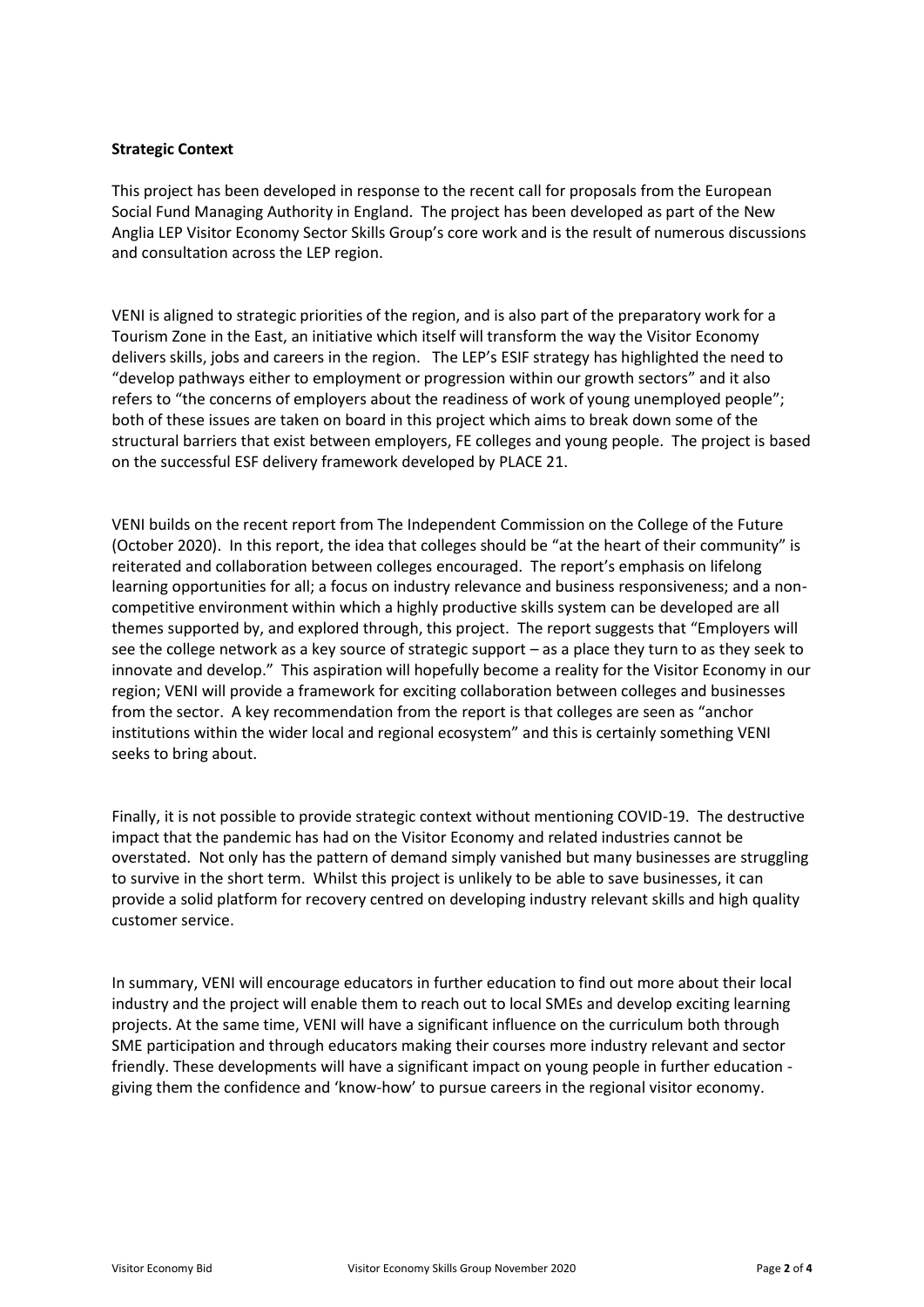# **The Four Strands of VENI**

| <b>Youth Pledge</b>                                                                                                                                                                                 |                                                                                                                                                                                                                                                                                                       |
|-----------------------------------------------------------------------------------------------------------------------------------------------------------------------------------------------------|-------------------------------------------------------------------------------------------------------------------------------------------------------------------------------------------------------------------------------------------------------------------------------------------------------|
| Level 2 & 3 Courses - related to Visitor<br>Economy - e.g. Culinary Arts, Tourism,<br>Heritage, Performing Arts, Media as well as<br>Curriculum Initiatives - providing extra<br>curricula activity | VENI will bind together existing courses with new curriculum<br>initiatives to create a Youth Pledge offer which is both industry<br>relevant and exciting. It will include innovative 'skills<br>convergence' initiatives and encompass tourism service sectors,<br>culture and creative industries. |
| Industry placements, internships,<br>apprenticeships                                                                                                                                                | A range of ways in which colleges facilitate industry engagement<br>with skills.                                                                                                                                                                                                                      |
| HE Courses (short and long) - from Level 4 to<br>Level 6 - Heritage Management; Hospitality;<br>Events; Sustainability; Destination Marketing                                                       | Higher level courses for the workforce, and the workforce                                                                                                                                                                                                                                             |
| ICANBEA - developments                                                                                                                                                                              | Further developments for ICANBEA - so that they are able to<br>offer a comprehensive sector based brokerage.                                                                                                                                                                                          |
| Schools engagement & sector promotion                                                                                                                                                               | Promoting careers in the sector - engaging with school teachers<br>and influencing the curriculum                                                                                                                                                                                                     |

| <b>Workforce Skills</b>                                          |                                                                                                                                           |
|------------------------------------------------------------------|-------------------------------------------------------------------------------------------------------------------------------------------|
| Short courses                                                    | Short courses for the workforce - across the sector - but<br>especially relating to customer service.                                     |
| Specialist courses - e.g. Culinary Arts; Heritage;<br>Events etc | Funding to help colleges develop taster courses based on<br>demand - and with a view to mainstreaming in the future.                      |
| Workshops<br>Masterclasses                                       | For colleges and/or others to further develop their competitions<br>involving masterclasses and workshops from industry<br>professionals. |
| <b>Management Development Training</b>                           | Management training across the sector                                                                                                     |

| <b>Business Networks</b>                                                                                           |                                                                                                                                                                                                     |  |  |  |  |
|--------------------------------------------------------------------------------------------------------------------|-----------------------------------------------------------------------------------------------------------------------------------------------------------------------------------------------------|--|--|--|--|
| Promoting the sustainability agenda - looking<br>at waste; eco-travel & development of eco<br>holiday offers, etc. | Ensuring that we get the sustainability message out to SMEs<br>(sustainability is a key ESF cross-cutting theme). Could involve<br>workshops, campaigns, roadshows, links to tourism zone activity. |  |  |  |  |
| <b>Working Groups</b>                                                                                              | Facilitating working groups and sector based special interest<br>groups - involving people from industry rather than just public<br>sector.                                                         |  |  |  |  |
| <b>Best Practice sharing</b>                                                                                       | Planning and hosting events and producing project publications<br>to share experiences and success stories.                                                                                         |  |  |  |  |
| Collaboration; working with Colleges; Industry<br>Talks & Demonstrations                                           | Developing collaborative sector based initiatives and a robust<br>college network for the sector - led by VEE and aligned to the<br>objectives of the aspirant Tourism Zone.                        |  |  |  |  |

| <b>Events</b>                                                            |                                                                                                                                                                                                                          |  |  |  |
|--------------------------------------------------------------------------|--------------------------------------------------------------------------------------------------------------------------------------------------------------------------------------------------------------------------|--|--|--|
| <b>Skills for Promoting Destinations</b>                                 | Encouraging colleges to get involved in events happening around<br>the region - providing workforce, skills, work experience etc.<br>Expansion or adaptation of City Hosts Programme for smaller<br>destinations?        |  |  |  |
| Linking up tourism offers                                                | VEE to work across the region to bring together fragmented<br>parts of the industry. Connecting to the proposed Tourism Zone,<br>helping create new jobs as well as supporting improvements in<br>transport connections. |  |  |  |
| Community engagement                                                     | Supporting community engagement - especially linked to the<br>planning, delivery and participation in local events.                                                                                                      |  |  |  |
| Linking up curriculum areas (e.g. performing<br>arts; events management) | Encouraging colleges to link up different curriculum areas – that<br>could support events, (e.g. music, performing arts, design,<br>marketing business, hospitality etc.)                                                |  |  |  |
| <b>Celebrating Best Practice Events</b>                                  | To stage events celebrating the various successes of the<br>Programme.                                                                                                                                                   |  |  |  |